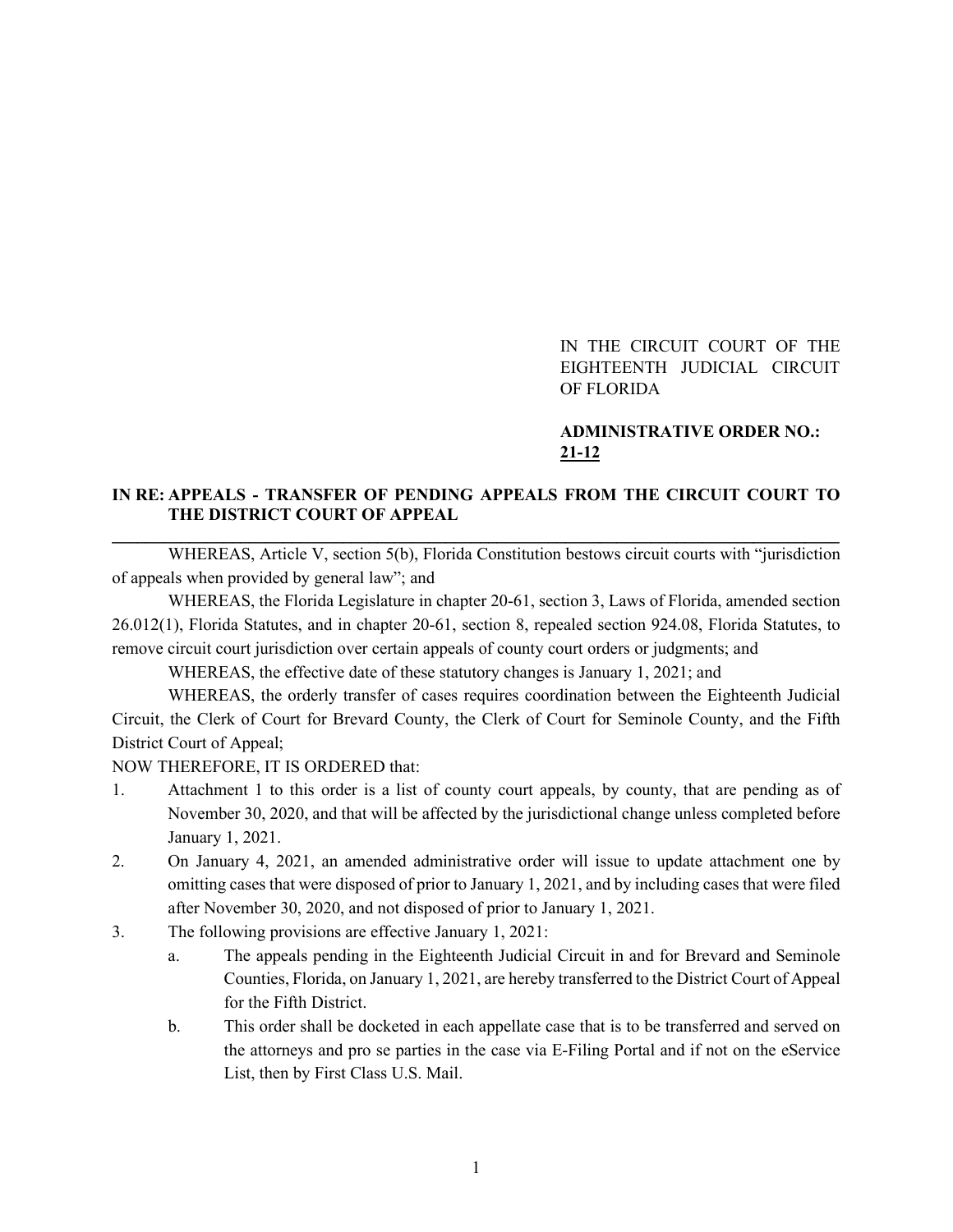- c. No later than January 8, 2021, or as expediently thereafter as justice will follow, the Clerk shall transfer via the Florida Courts E-Filing Portal all documents on the docket of each appellate case to the Clerk of the Fifth District Court of Appeal in the manner requested by the District Court.
- d. For each transferred case, the Clerk of the Circuit Court shall include (i) an Appeal Transfer Form substantially mirroring the form included with this order as Attachment 2; (ii) a progress docket report for the circuit court appeal; and (iii) the civil cover sheet from the underlying county court case if available.
- e. The Clerk shall list on the Appeal Transfer Form the underlying county court case number (Uniform Case Numbering (UCN) System court types CC, CT, MM, and SC), the circuit appeal case number (UCN court type AP), and any local case number assigned in addition to the UCN numbers.
- f. For transferred cases where the filing fee is owed, the Clerk shall promptly file a status report with the District Court of Appeal when the fee is satisfied by payment or indigency determination. In the event the fee has not been timely paid, the Clerk shall promptly notify the District Court of Appeal.
- g. Any and all pending motions in each transferred case are hereby deferred to the transferee District Court.
- 4. Any future filings by a party to an appellate case shall be submitted electronically to the Fifth District Court of Appeal via the Florida Courts E-Filing Portal. Pro se submissions may be filed via the portal or by hard copy mailed to the District Court of Appeal, Fifth District, at 300 South Beach Street, Daytona Beach, Florida 32114.
- 5. If not already registered, attorneys in the transferred cases shall register with eDCA for the District Court of Appeal by following the procedures on the District Court of Appeal's website. Pro se parties are permitted, but not required, to register with eDCA to receive electronic access to case filings and electronic service of District Court acknowledgement letters, orders, opinions, and mandates.

DONE AND ORDERED this 5th day of January, 2021.

LISA DAVIDSON LISA DAVIDSON CHIEF JUDGE

Distribution:

All Circuit and County Judges (Brevard and Seminole Counties) Court Administration (Brevard and Seminole Counties) Clerk of Court (Brevard and Seminole Counties) State Attorney (Brevard and Seminole Counties) Public Defender (Brevard and Seminole Counties) Sheriff (Brevard and Seminole Counties) Bar Association (Brevard and Seminole Counties) Law Library (Brevard and Seminole Counties) County Attorney (Brevard County)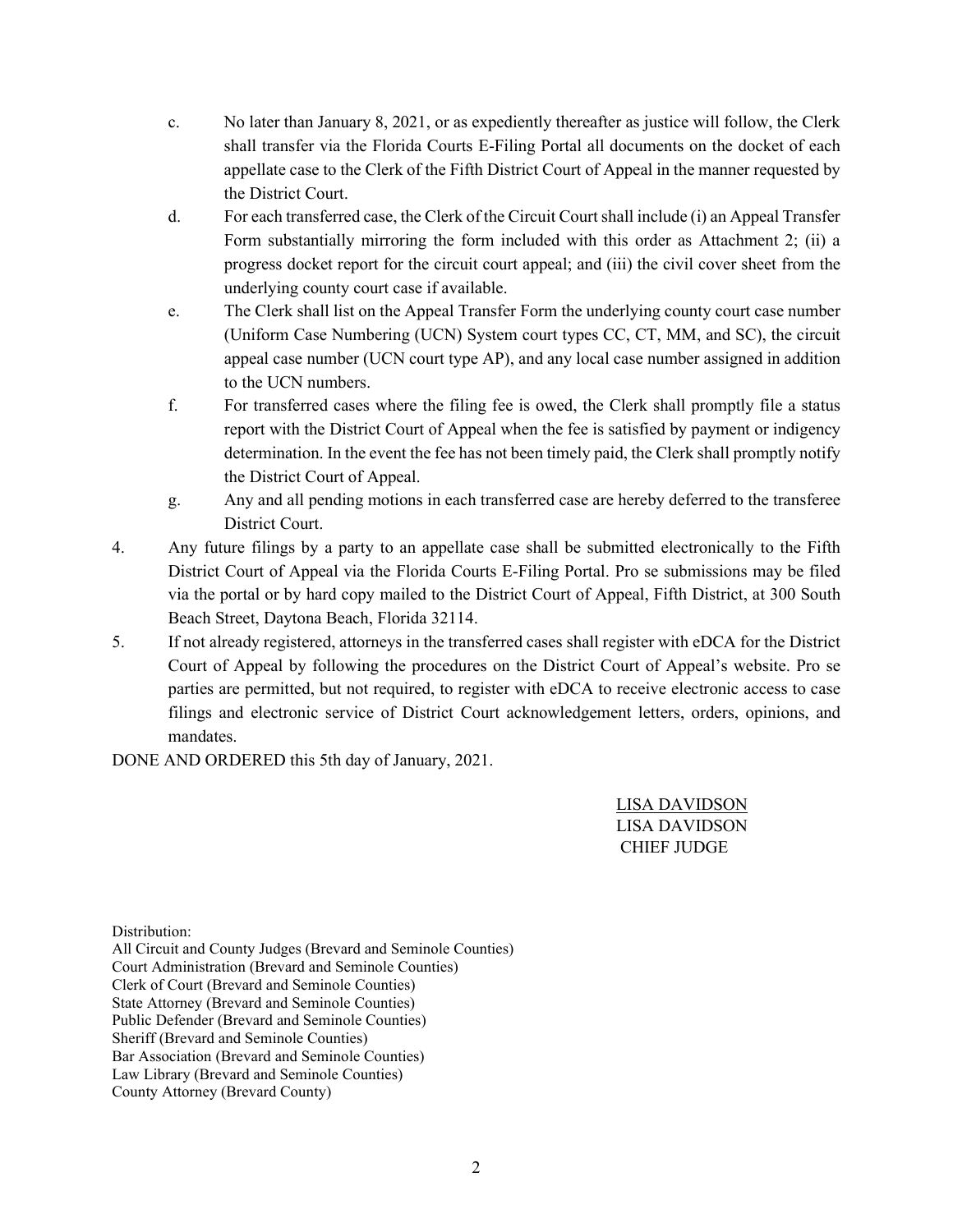#### **ATTACHMENT 1**

#### **BREVARD COUNTY**

- 1. Thomas Hohorst vs. Driftwood Villas Cocoa Beach Association Inc
	- a. Trial court case number: 05-2015-CC-052493-XXXX-XX
		- b. Appellate case number: 05-2020-AP-024130-XXXX-XX
- 2. Eric Obloy and Amanda Obly, et al. vs. Harrack Truck & Land Clearing, Inc.
	- a. Trial court case number:05-2017-CC-040460-XXXX-XX
	- b. Appellate case number: 05-2020-AP-025177-XXXX-XX
- 3. John D Stevens vs. Jackie Faunce
	- a. Trial court case number:05-2020-CC-029558-XXXX-XX
	- b. Appellate case number: 05-2020-AP-044711-XXXX-XX
- 4. Barry Allen vs. Country Club Apts Merritt Island LLC
	- a. Trial court case number:05-2020-CC-020300-XXXX-XX
	- b. Appellate case number: 05-2020-AP-049761-XXXX-XX
- 5. Michael David Barter vs. State
	- a. Trial court case number: 05-2019-CT-051111-AXXX-XX
	- b. Appellate case number: 05-2020-AP-020480-AXXX-XX
- 6. Jose Ramon Moreno vs. State
	- a. Trial court case number:05-2019-MM-055327-AXXX-XX
	- b. Appellate case number: 05-2020-AP-042651-AXXX-XX
- 7. Troy Raia vs. State
	- a. Trial court case number:05-2018-MM-047906-AXXX-XX
	- b. Appellate case number: 05-2020-AP-043010-AXXX-XX
- 8. Jeremy Scott Cayo vs. State
	- a. Trial court case number:05-2020-MM-011784-AXXX-XX
	- b. Appellate case number: 05-2020-AP-051415-AXXX-XX
- 9. Dustin Miller vs Intercostal Pool and Spa Builders, Inc.
	- a. Trial court case number: 05-2019-CC-058339-XXXX-XX
	- b. Appellate case number: 05-2020-AP-055341-XXXX-XX
- 10. Samuel Bradshaw v. State of Florida
	- a. Trial court case number:05-2020-CT-030934-AXXX-XX
	- b. Appellate case number: 05-2020-AP-050289-XXXX-XX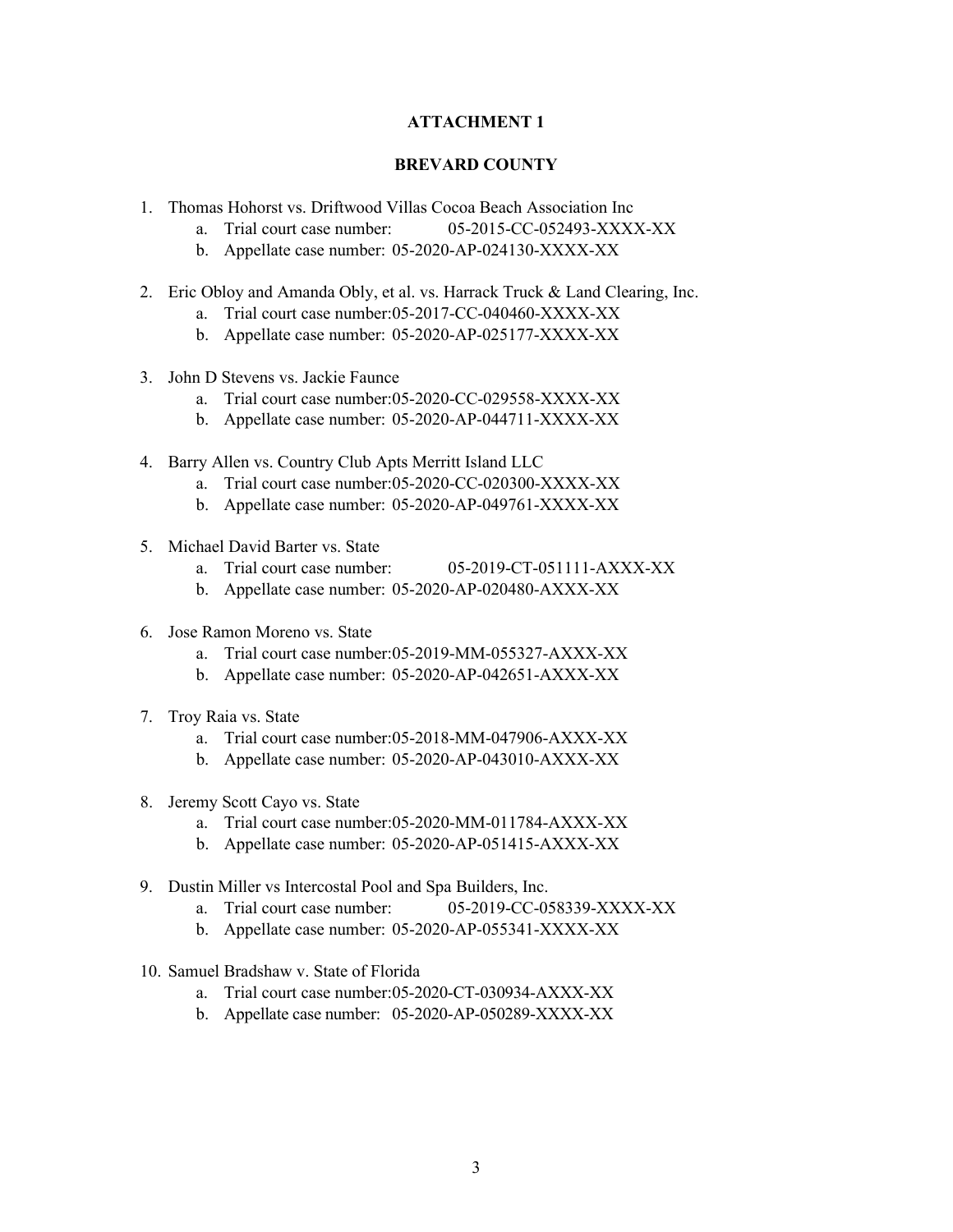#### **SEMINOLE COUNTY**

- 1. Integrative Health of Orlando, LLC vs. State Farm
	- a. Trial court case number:59-2016-SC-004701-XXXX-XX
	- b. Appellate case number: 59-2017-AP-000028-XXXX-XX
- 2. Lawrence vs. Lorne
	- a. Trial court case number:59-2020-SC-001075-XXXX-XX
	- b. Appellate case number: 59-2020-AP-000021-XXXX-XX
- 3. Darlene Deanna Mahanke v. State (Writ of Prohibition)
	- a. Trial court case number: 59-2020-MM-001476-AXXX-XX
	- b. Appellate case number: 59-2020-AP-000015-XXXX-XX
- 4. Nancy Murphy McGowan v. State
	- a. Trial court case number: 59-2018-MM-007060-AXXX-XX
	- b. Appellate case number: 59-2019-AP-000055-AXXX-XX
- 5. State v. Jorge Luis Acosta Palmer
	- a. Trial court case number: 59-2019-MM-001908-AXXX-XX
	- b. Appellate case number: 59-2020-AP-000007-AXXX-XX
- 6. State v. Hannah-Marie Guthrie
	- a. Trial court case number: 59-2020-MM-001439-AXXX-XX
	- b. Appellate case number: 59-2020-AP-000019-AXXX-XX
- 7. State of Florida v. Jan Johnson
	- a. Trial court case number: 59-2020-MM-002225-AXXX-XX
	- b. Appellate case number: 59-2020-AP-000018-AXXX-XX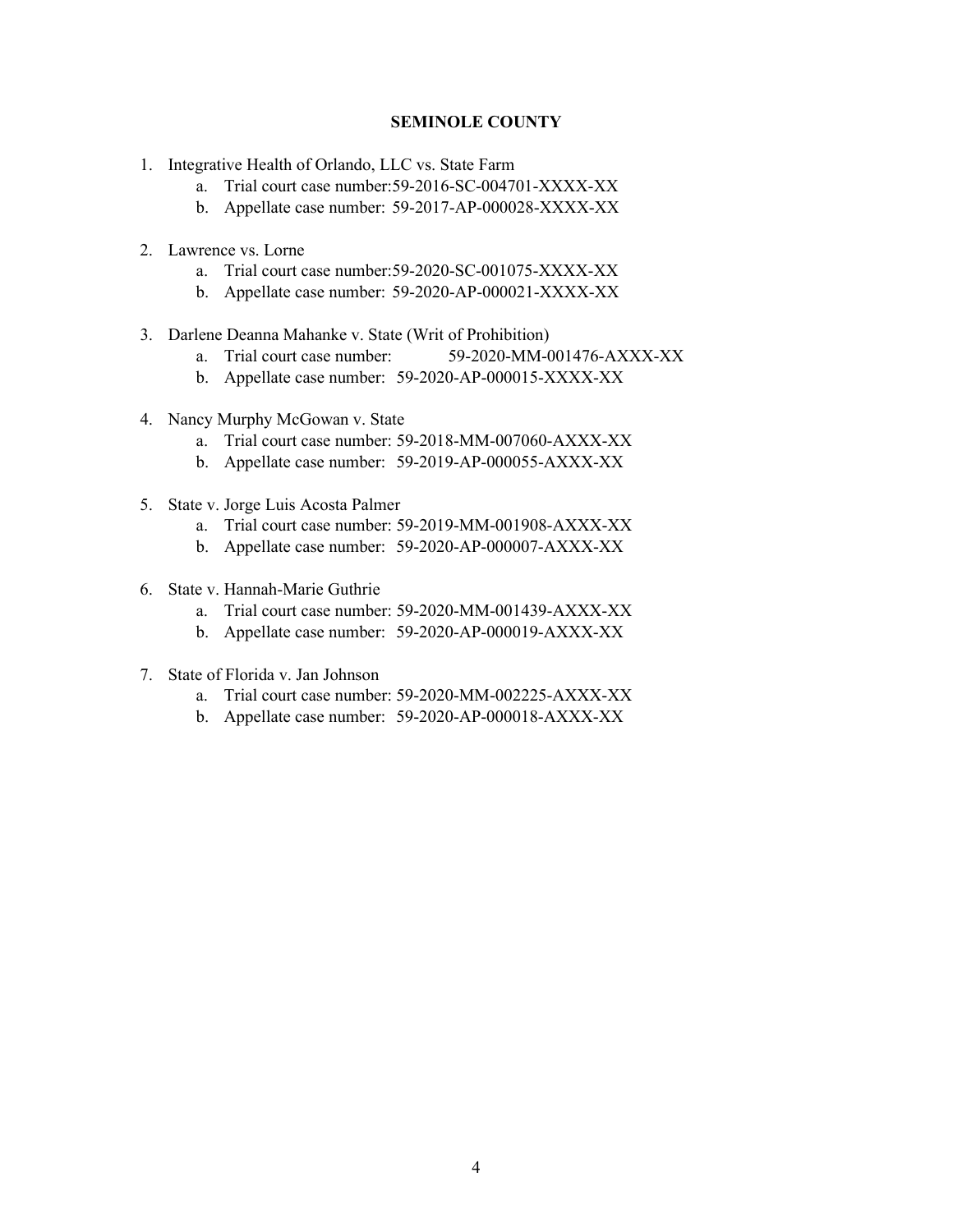#### **ATTACHMENT 2**

### **APPEAL TRANSFER FORM**

 $\_$  , and the contribution of the contribution of  $\overline{a}$  , and  $\overline{b}$  , and  $\overline{b}$  , and  $\overline{b}$  , and  $\overline{b}$ 

| Appellant(s) | County |
|--------------|--------|
|              |        |

v.

 $\overline{\text{Apple(s)}}$ 

| ∠ountv |  |
|--------|--|
|        |  |

| L.T. Case No.:   |  |
|------------------|--|
| <b>UCN No.:</b>  |  |
| Appeal Case No.: |  |
| UCN No.          |  |

Progress docket for appellate case included.

Civil cover sheet for county court case included.

An appellate filing fee appears to be required

\_\_\_\_ and has been paid.

but has not been paid.

Appellant has been determined to be indigent.

There is no filing fee in this type of proceeding (e.g., postconviction, habeas corpus).

Pending motions transferred with appeal.

Further comments that might be of value to the district court in determining case classification and jurisdiction are:

Deputy Clerk (Only initials needed)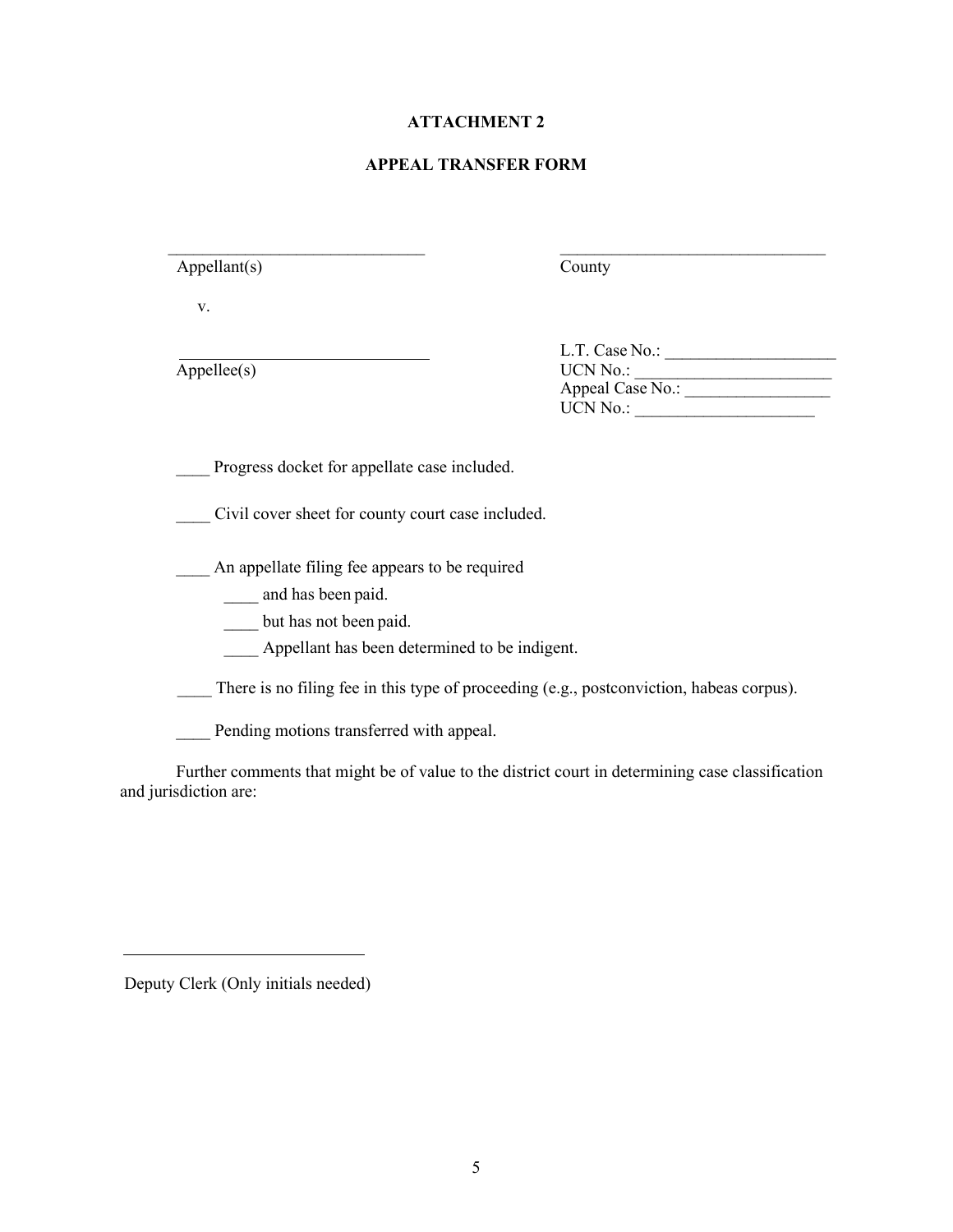|               | IN THE FIFTH DISTRICT COURT OF<br>APPEAL, STATE OF FLORIDA |
|---------------|------------------------------------------------------------|
|               | <b>CASE NO.:</b><br>L.T. NO.:                              |
| Appendant(s), |                                                            |
| $\nu$ .       |                                                            |
|               |                                                            |
| Appellee(s).  |                                                            |

### **APPEAL TRANSFER FORM**

I, GRANT MALOY, as Clerk of the Circuit Court in and for Seminole County, Florida, do hereby certify that:

The progress docket for the appellate case is included.

The civil cover sheet for the county court case is included.

\_\_\_\_\_An appellate filing fee appears to be required

And has been paid

Has not been paid.

But Appellant(s) has/have been determined indigent.

There is no filing fee for this type of proceeding.

Pending motions are transferred with the appeal.

\_\_\_\_\_Other:\_\_\_\_\_\_\_\_\_\_\_\_\_\_\_\_\_\_\_\_\_\_\_\_\_\_\_\_\_\_\_\_\_\_\_\_\_\_\_\_\_\_\_\_\_\_\_\_\_\_\_\_\_\_\_

# **GRANT MALOY**

Clerk of the Circuit Court

\_\_\_\_\_\_\_\_\_\_\_\_\_\_\_\_\_\_\_\_\_\_\_\_\_\_\_\_\_\_

Deputy Clerk

 $\mathcal{L}_\text{max}$  , and the contract of the contract of the contract of the contract of the contract of the contract of the contract of the contract of the contract of the contract of the contract of the contract of the contr